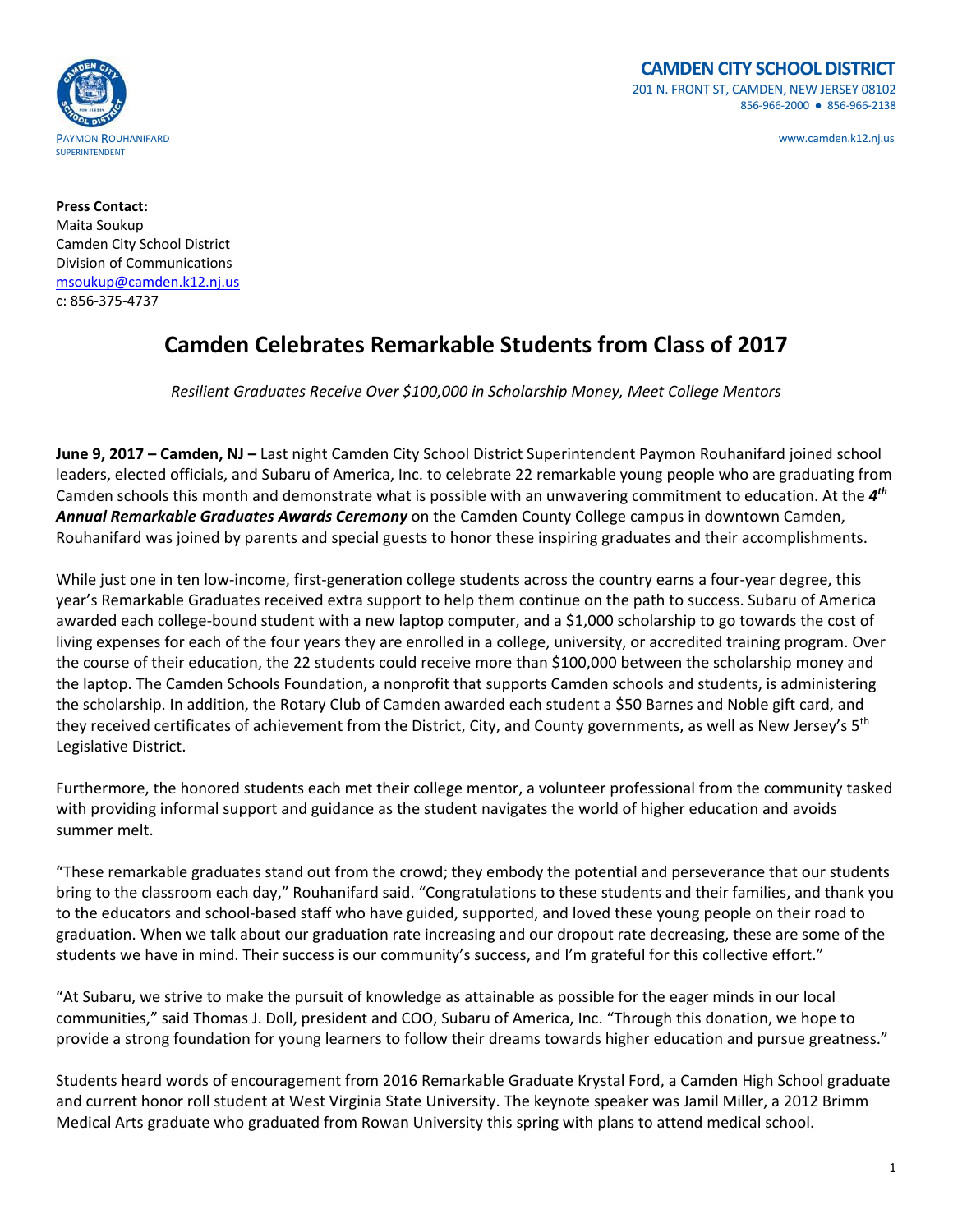The 2017 Remarkable Graduates are listed below in alphabetical order by last name. These students were selected by their school communities. All five of the District's high schools are represented as well as its alternative programs. The School District started the Remarkable Graduates awards in 2014 to recognize the extraordinary obstacles some students persevere through in order to earn their high school diploma and develop postsecondary plans.

Interviews with students and their mentors are available in English and Spanish, and event photos are available upon request. Interested media unable to attend the ceremony are invited to profile or interview our Remarkable Graduates anytime in June. Camden City School District graduation ceremonies take place June 20 and 21, 2017. Times and locations are available on our website, www.camden.k12.nj.us/calendar.

\*\*\*\*\*\*\*\*\*\*\*\*\*\*\*\*\*\*\*\*\*\*\*\*\*\*\*\*\*\*\*\*\*\*\*\*\*\*\*\*\*\*\*\*\*\*\*\*\*\*\*\*\*\*\*\*\*\*\*\*\*\*\*\*\*\*

*Johana Abril, Gateway to College* In 2014, Johana's family home caught fire, leaving the family homeless and unprepared to deal with financial challenges. After two years of moving frequently and switching schools three times, Johana believed that the best way she could help her family would be to drop out of school and get a job. Working with Dropout Prevention Officer Tommy Clark, Johana decided to stay in school and get support for her family in other ways. Johanna sought help from the District's Homelessness Liaison, School‐based Youth Services, and her Family and Operations Coordinator. With her family's basic needs addressed, Johana decided to attend the Gateway to College program because its flexible schedule meant she could care for her younger siblings, help her family, and earn her high school diploma. Johana, who was originally scheduled to graduate in 2018, will graduate a year early and move on to study business at Camden County College. In the future, Johana also hopes to volunteer her time to help other young people impacted by fires.

*Makala Blecher, Woodrow Wilson Excel Academy, Camelot Schools* When 14 year old Makala's mom was diagnosed with cancer, the high school freshman put her life on hold to care for her mother. Makala accompanied her mother to every doctor's appointment, chemotherapy session, and hospital visit. When her mother was too weak to manage housework, Makala provided her home care and ran the household. This left little time for school work. Four years later, Makala's mom is in remission, and her health is improving. Having missed so much school to care for her mother, Makala sought support from Camelot Schools' accelerated credit recovery program, which allowed her to make up missed credits and graduate on time. Makala will graduate from high school this month. Caring for her mom through two cancer diagnoses helped Makala become self‐reliant and discover her passion for patient care. Makala will attend Camden County College where she will study to become an RN.

*Edwin Espinal, Woodrow Wilson High School* Born with a cleft palate that led to a speech disorder, Edwin never let his difficulty speaking clearly get in the way of accomplishing his goals. Due to his personal strength and drive, Edwin has earned a leadership position in his JROTC battalion, which he participated in during all four years of high school. In addition to managing his classwork, Edwin also taught himself how to repair computers. After undergoing surgery this year, Edwin returned to school immediately, ready to work hard to complete his senior year. Edwin will study to be a mechanic at University Technical Institute this fall.

*Kyla Evans, Camden High School* A unique, introverted, and sensitive young woman, Kyla explains that she's always had problems with bullies in school. Fiercely intelligent with a smile that lights up the room, Kyla is a mature and engaging young person who always felt like an outsider in school. Despite bullies at school and problems at home, Kyla learned to come out of her shell during high school, and began to succeed in the classroom and socially. Just as she was hitting her stride senior year, Kyla became homeless. Estranged from her mother and siblings and with no permanent place to call home, Kyla continues to come to school each day to complete her senior year and earn her diploma. Travelling from Philadelphia to Camden for school has not been easy, but Kyla is committed to earning her diploma so she can attend Temple University, where she plans to study communications and mass media.

*Briana Faison, Gateway to College* During high school, Briana and her family have been forced to move multiple times; experiencing homelessness, eviction, and a house fire that left them with nothing. During her sophomore year, Briana moved from Camden to Pennsylvania, where she was harassed in school by racist classmates. After seeking help from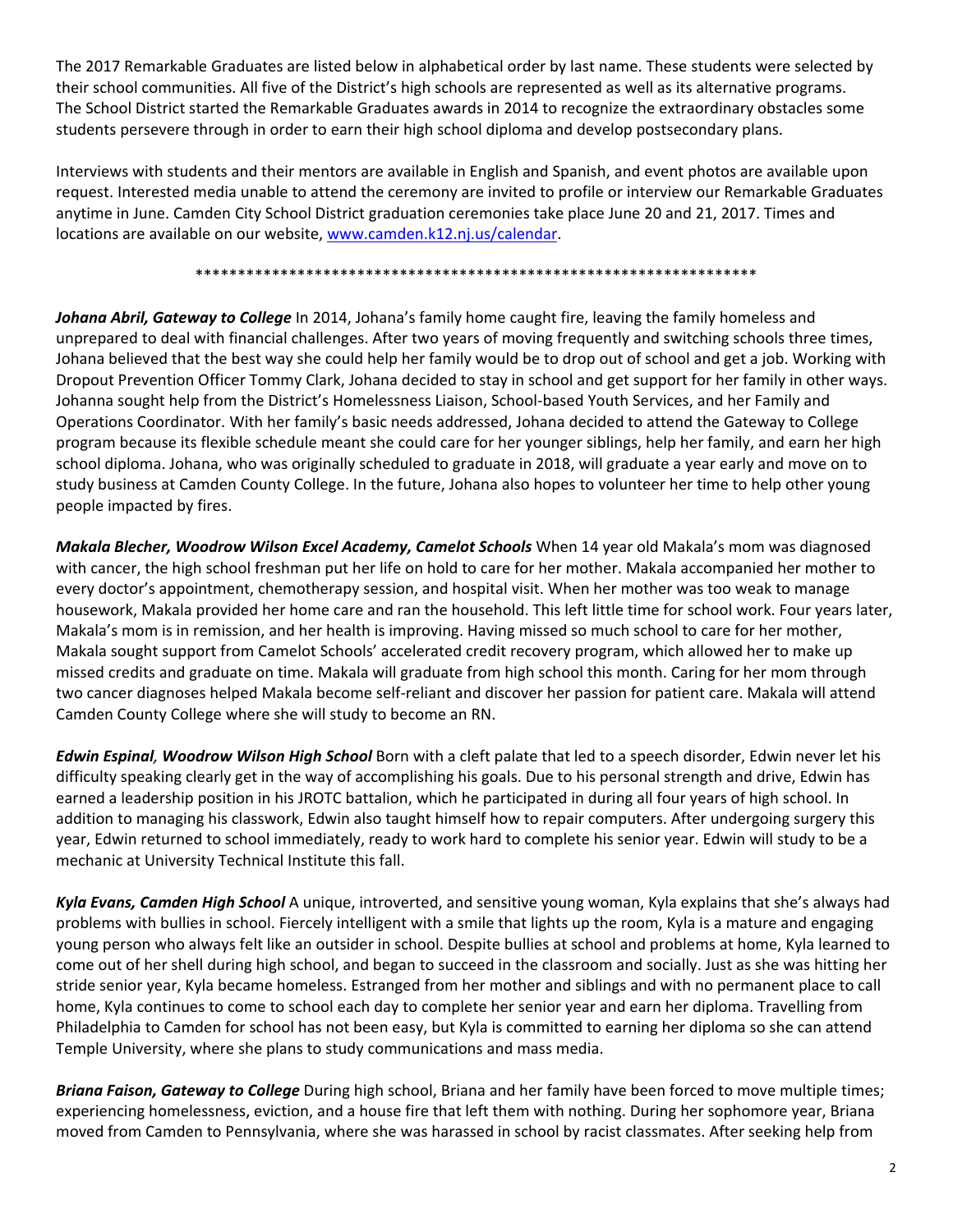the principal, Briana and her mother's concerns fell on deaf ears and her education was interrupted. While struggling to stay on top of her coursework, Briana's home caught on fire, destroying all of her belongings and leaving her and her family homeless. She returned to Camden, but because her mom was ill and remains out of work, their resources are limited and finding a permanent home is an ongoing challenge. Throughout all of this, Briana worked tirelessly to earn the credits needed to graduate while being a vital support for her mother and siblings. Briana will study nursing at Camden County College this fall, with plans to transfer to Rutgers University in 2019 and become a registered nurse. Briana plans to one day own a business providing nursing and healthcare services to individuals and organizations.

*Ayanna Greene, Camden High School* A self‐proclaimed problem child when she entered high school, the Ayanna Greene graduating from Camden High School this month could not be more different than the 14‐year‐old girl who was suspended for starting fights her freshman year. Disappointed by her father, Ayanna's hurt turned to anger and an 'I don't care' attitude, which led her to missing school, putting others down, and disregarding her education. As a junior, Ayanna saw clearly for the first time how hard her mother worked to give her and her sisters a good life. Ever since that realization, Ayanna's been doing everything she can to improve her grades and be a good role model for her younger siblings. Today, Ayanna plays two sports, regularly makes the honor roll, and helps her mom out whenever she can. She looks forward to becoming an RN, so she can build a successful career and give back to her community.

*Pedro Jaquez, Big Picture Learning Academy* Born with a rare and little‐researched eyesight condition called optic atrophy, Pedro had challenges with reading the board and completing his homework. Despite his desire to just keep his head down, do well in school, and "be a regular kid," Pedro spent much of his young life visiting medical professionals to help improve his vision. With his mom by his side advocating for him, Pedro connected in high school with the Commission for the Blind and Visually Impaired, who have provided him a variety of learning aids that have allowed him to thrive in school as an honor roll student. This fall Pedro will study at Camden County College before transferring to a four-year college, where he plans to study graphic design. Pedro's goal is to become a 3-D animator and work for Pixar Studios.

*Alex Medina, Woodrow Wilson Excel Academy, Camelot Schools* Alex is the first to admit he never took his education seriously. Ever since elementary school, Alex was the class clown. He saw school as a venue to see his friends, eat lunch, and play around. When he was held back in middle school, he was already losing his way. His principal, Mrs. Danielle Phillips, took Alex under her wing and convinced him to work hard to continue on into high school. Once in high school, Alex soon became distracted, and fell behind once again. Over‐age and under‐credit, Alex finally knew that if he did not take school seriously, he would never amount to anything in life. He joined the Excel Academy, and went from a .58 to a 2.3 GPA in a single marking period. With the support of Mr. Kareem Ali, Alex is now graduating on time and is the first member of his family to graduate high school. He was accepted into six colleges, and looks forward to running track along with studying business management.

*Johan, Creative Arts Morgan Village Academy* Johan's parents moved to America in the 1990s to offer their two young sons a good education and a better life. In his senior year, Johan applied and was accepted to multiple colleges. Only upon completing his FAFSA did Johan face the startling reality that without permanent citizenship he would not be eligible for any financial aid and would be unable to pay for or enroll in a traditional four‐year college. Rather than let his immigration status and finances deter him, Johan made plans to attend community college while he waits for his visa application to process. Although he has been on the waiting list for years, Johan has faith that if he does the right thing and lives a good life, he will ultimately be granted legal resident status in the country he calls home. Johan worked hard in school to honor his parents' sacrifice, and he still plans to become a psychiatrist dedicated to addressing mental health stigma in the Hispanic community.

*Dyrell Mack, Woodrow Wilson High School* Known in the halls of Woodrow Wilson High School as "Big Mack," Dyrell's enthusiasm for education and life is a force to be reckoned with. As a younger student, Dyrell learned early on that he needed to work hard to overcome speech and learning disabilities. Dyrell credits his improved pronunciation and reading skills on spending many hours reading the Bible as an elementary school student. His most recent challenge? Meeting the state's new, more rigorous graduation requirements. Not using his special education status as an excuse, Dyrell studied hard to improve his math score, and is now ready for his next challenge as a college freshman this fall. A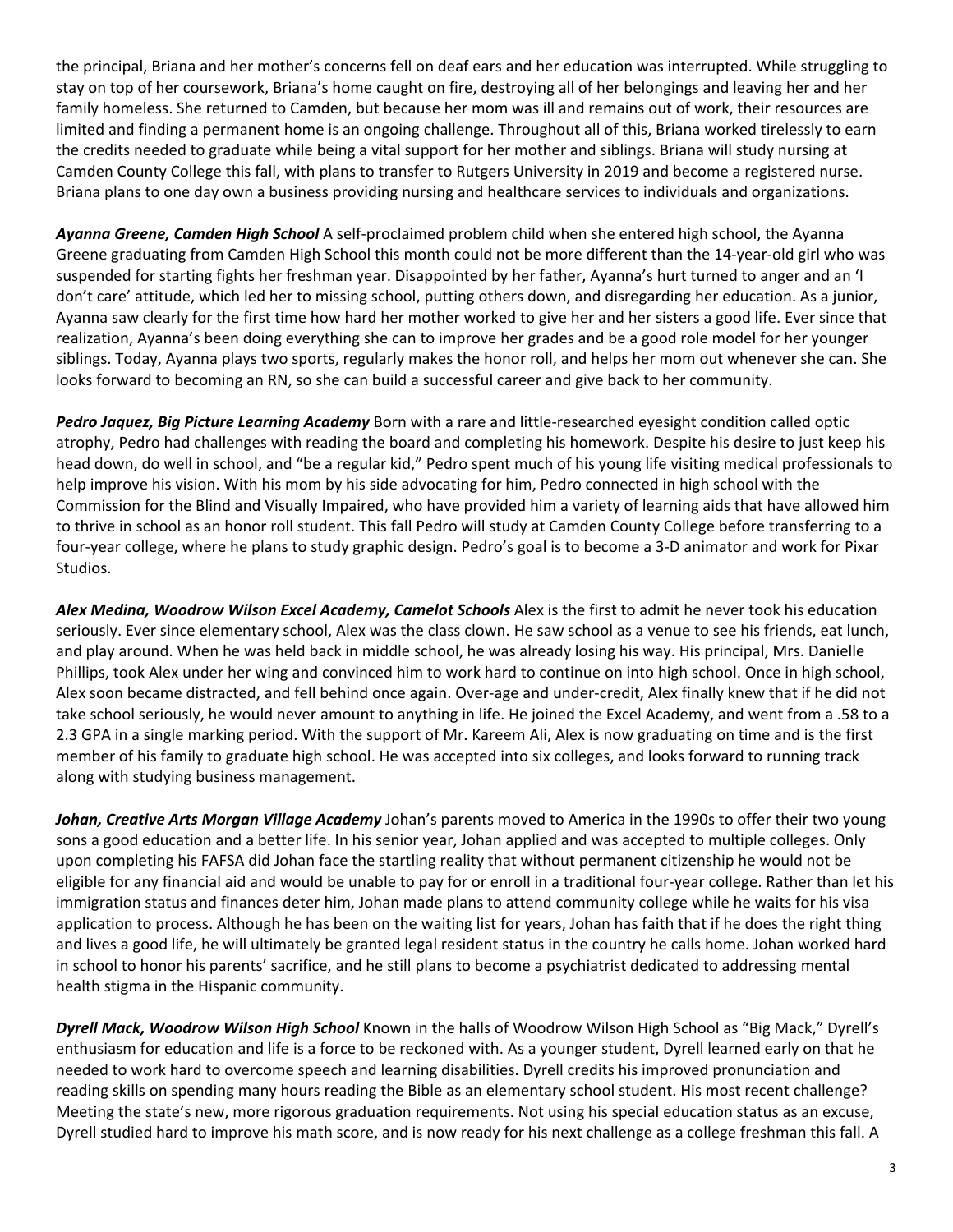naturally inquisitive scholar who lives by the saying that 'knowledge is power,' Dyrell is a member of the National Honor Society and looks forward to studying history at Bloomfield College this fall.

*William Mann, Brimm Medical Arts High School* Growing up in Paterson, NJ with his family members addicted to drugs, William spent much of his early life abandoned or abused. William and his sister were regularly alone and locked outside of their house during the day and at night. Finally, when William was 11, he and his sister were removed from their mother, and brought to live with their father and his new wife in Camden. Just a child, William did not understand why he was moving, and if he could trust his new family. William's father and his adopted mother dedicated themselves to gaining William's trust, and rebuilding his faith, hope, and self‐esteem. Today, William and his sister are both about to be high school graduates, and William will join his sister on the Rowan University campus this fall, where he plans to study marketing. William's degree will be the next step in achieving his dream to become an entrepreneur with a successful skateboard and snowboard business.

*Ja'Nayzia Morris, Camden High School* Addiction took its toll on Ja'Nayzia's mother, who has been in and out of her children's lives since Ja'Nayzia was young. When her father died suddenly during her 8<sup>th</sup>-grade year, Ja'Nayzia and her four younger sisters were orphaned. Homelessness, abuse, and poverty plagued Ja'Nayzia and her sisters, making them struggle for everything they have. Thanks to her strong mind and irrepressible personality, Ja'Nayzia's commitment to excellence has never wavered. A role model to her peers and siblings, Ja'Nayzia is a track star, dancer, and member of the Mighty Panthers Marching Band. Committed to education and her sisters, Ja'Nayzia will study education and African‐ American studies in Pennsylvania at Lincoln University this fall. Despite interviewing with Stanford University, Ja'Nayzia decided to attend college closer to home so her siblings always know their older sister is just a train ride away if they need her.

*Briayasha Muse, Big Picture Learning Academy* A focused young woman that refuses to let life's ups and downs distract her, Briayasha Muse knew people would expect her to drop out of school when she became pregnant in her junior year. Determined not to let her pregnancy define her, Briayasha attended school right up until her daughter Leila's birth, and was back in class less than eight weeks later. Briayasha is a committed student who studied for tests and fundraised for prom while juggling single parenthood with her 1‐year‐old daughter. If she had to miss school when Leila was a newborn, Briayasha refused to miss an assignment, asking classmates to take pictures of the classwork on their phones and send them to her. Looking forward to starting her own business, Briaysha plans to attend Camden County College this fall where she will study business and marketing.

## *Prescilla Prado, Camden High School*

*Elizabeth Polonco, Woodrow Wilson High School* When Elizabeth and her family moved to the United States from Dominican Republic in 2015, Elizabeth was the first in her family to attend school in America. Learning English, overcoming shyness, and getting the grades to graduate high school and attend college were major challenges, but Elizabeth still found time to help the other English Language Learners in her school. She acts as an interpreter for those who know less English than she does, and she helps new students navigate the new culture whenever she can. While Elizabeth still gets nervous to speak up sometimes, she works hard to overcome that anxiety so that she can lead other students to master the English language and learn to express themselves, as she has done. Elizabeth looks forward to attending Camden County College in the fall and plans to study forensic science.

*Sha'Quana Rogers, Brimm Medical Arts High School* Sha'Quana's close relative was addicted to drugs and unable to care for her. So from a young age, Sha'Quana has lived with her grandmother, who was the only member of her family to not doubt her and question her self‐worth. This negativity and self‐doubt culminated in Sha'Quana's sophomore year of high school, when she tried to take her own life. Thanks to her own self‐belief, and the support of her grandmother, aunt, teachers, counselor, and dance teacher, Sha'Quana found the strength to continue on. Sha'Quana will graduate in a few short weeks, with plans to attend college at Rowan University where she will pursue a career in nursing. A caring person who wants to give others the love and attention she never adequately received as a child, Sha'Quana is an inspiration to her classmates and will be the first in her family to attend college.